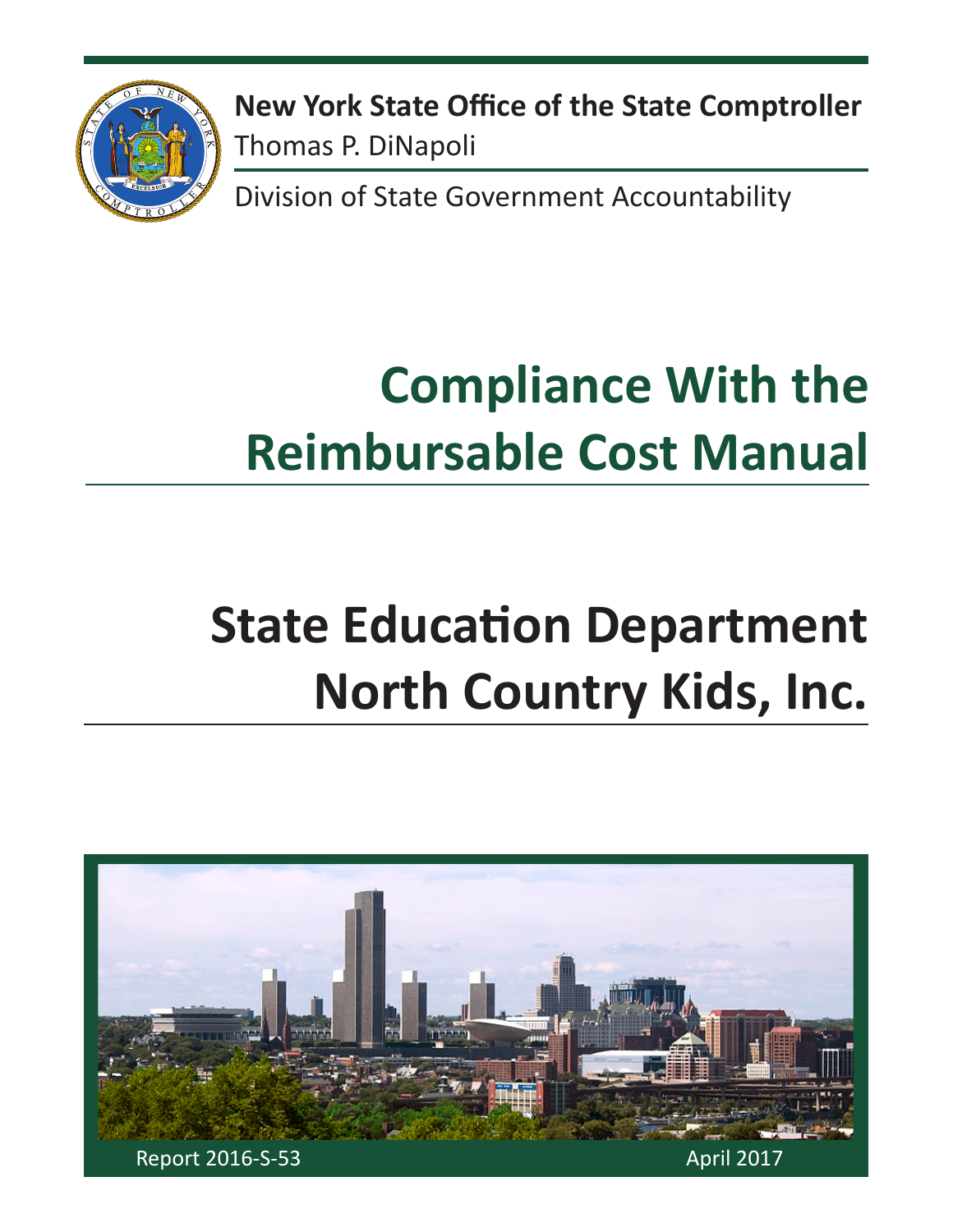# **Executive Summary**

## **Purpose**

To determine whether the costs reported by North County Kids, Inc. (North Country) on its Consolidated Fiscal Reports (CFRs) were properly calculated, adequately documented, and allowable under the State Education Department's (SED) guidelines, including the Reimbursable Cost Manual (RCM). The audit covered expenses reported on North Country's CFR for the fiscal year ended June 30, 2014, and certain expenses reported on North Country's CFR for the fiscal year ended June 30, 2013.

## **Background**

North Country is an SED-approved, for-profit special education provider located in Clinton County, New York. North County provides preschool special education services to children with disabilities who are between three and five years of age. North Country is reimbursed for preschool special education services through rates set by SED. The reimbursement rates are based on financial information, including costs, that North Country reports to SED on its annual CFR. To be eligible for reimbursement, reported costs must comply with the RCM requirements. For the two fiscal years ended June 30, 2014, North Country reported \$2.6 million in reimbursable costs on its CFRs for the rate-based preschool special education programs (Programs) it operated.

## **Key Findings**

For the two years ended June 30, 2014, we identified \$79,084 in ineligible costs that North Country reported on its CFRs for the Programs. The ineligible costs included:

- \$69,272 in other than personal service costs, which consisted of \$54,694 in less-than-arm'slength lease expenses, \$5,791 in non-reimbursable interest expense, \$5,580 in ineligible life insurance expenses, and \$3,207 in other non-reimbursable expenses that included food, gifts, charitable donations, and expenses that lacked sufficient documentation; and
- \$9,812 in personal service costs, which consisted of \$8,579 in ineligible bonuses and \$1,233 in incorrectly allocated salary and fringe benefit costs.

## **Key Recommendations**

**To SED:**

- Review the disallowances identified by our audit and, if warranted, make the necessary adjustments to the costs reported on North Country's CFRs and to North Country's tuition reimbursement rates.
- Remind North Country officials of the pertinent SED requirements that relate to the deficiencies we identified.

#### **To North Country:**

• Ensure that costs reported on annual CFRs fully comply with SED's requirements, and communicate with SED to obtain clarification as needed.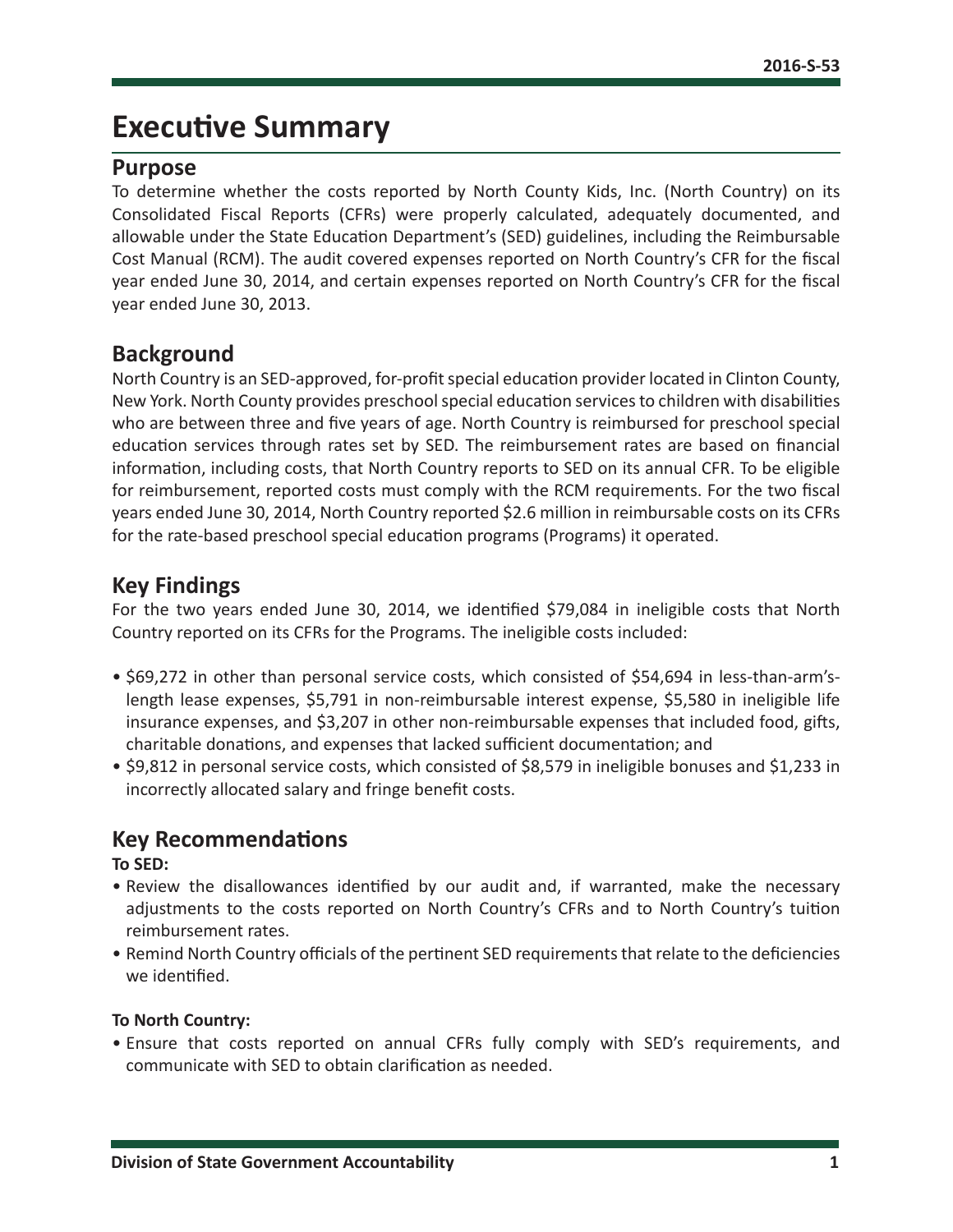# **Other Related Audits/Reports of Interest**

[HTA of New York, Inc.: Compliance With the Reimbursable Cost Manual \(2016-S-36\)](http://osc.state.ny.us/audits/allaudits/093017/16s36.pdf) [Jowonio, Inc.: Compliance With the Reimbursable Cost Manual \(2016-S-48\)](http://osc.state.ny.us/audits/allaudits/093017/16s48.pdf)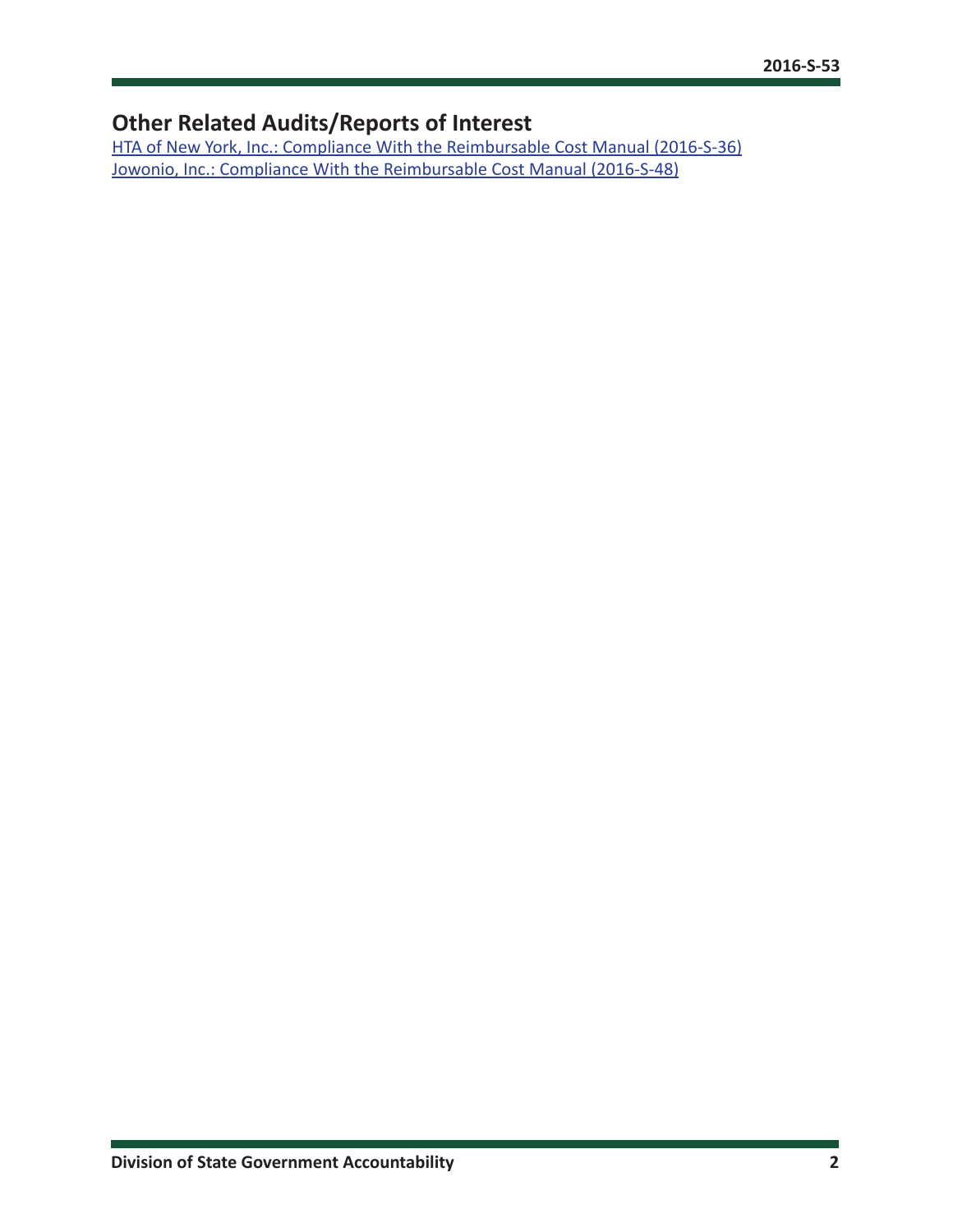# **State of New York Office of the State Comptroller**

## **Division of State Government Accountability**

April 13, 2017

Ms. MaryEllen Elia Ms. Stephanie Girard Commissioner Executive Director State Education Department North Country Kids, Inc. State Education Building 22 New York Road 89 Washington Avenue Plattsburgh, NY 12903 Albany, NY 12234

Dear Ms. Elia and Ms. Girard:

The Office of the State Comptroller is committed to helping State agencies, public authorities, and local government agencies manage government resources efficiently and effectively and, by so doing, providing accountability for tax dollars spent to support government operations. The Comptroller oversees the fiscal affairs of State agencies, public authorities, and local government agencies, as well as their compliance with relevant statutes and their observance of good business practices. This fiscal oversight is accomplished, in part, through our audits, which identify opportunities for improving operations. Audits can also identify strategies for reducing costs and strengthening controls that are intended to safeguard assets.

Following is a report of our audit of the costs submitted by North Country Kids, Inc. to the State Education Department for the purpose of establishing the preschool special education tuition reimbursement rates used to bill public funding sources that are supported by State aid payments, entitled *Compliance With the Reimbursable Cost Manual.* The audit was performed pursuant to the State Comptroller's authority as set forth in Article V, Section 1 of the State Constitution; Article II, Section 8 of the State Finance Law; and Section 4410-c of the State Education Law.

This audit's results and recommendations are resources for you to use in effectively managing your operations and in meeting the expectations of taxpayers. If you have any questions about this report, please feel free to contact us.

Respectfully submitted,

*Office of the State Comptroller Division of State Government Accountability*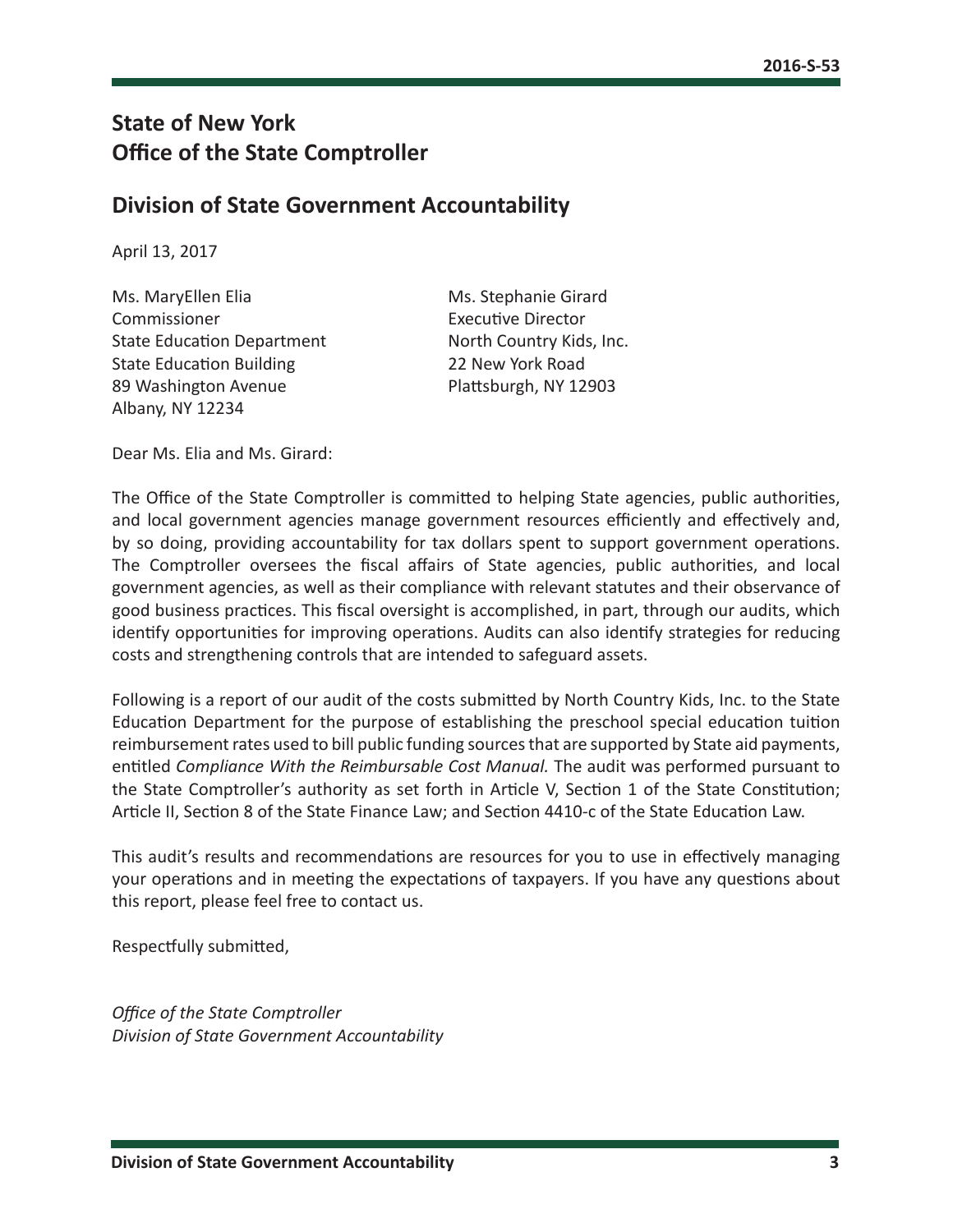# **Table of Contents**

| Background                                          | 5              |
|-----------------------------------------------------|----------------|
| <b>Audit Findings and Recommendations</b>           | 6              |
| <b>Other Than Personal Service Costs</b>            | 6              |
| <b>Personal Service Costs</b>                       | $\overline{7}$ |
| Recommendations                                     | 8              |
| Audit Scope, Objective, and Methodology             | 8              |
| Authority                                           | 9              |
| <b>Reporting Requirements</b>                       | 9              |
| Contributors to This Report                         | 10             |
| Exhibit                                             | 11             |
| Notes to Exhibit                                    | 12             |
| <b>Agency Comments - State Education Department</b> | 13             |
| Agency Comments - North Country Kids, Inc.          | 14             |
| State Comptroller's Comment                         | 17             |

**State Government Accountability Contact Information: Audit Director:** Andrea Inman **Phone:** (518) 474-3271 **Email:** [StateGovernmentAccountability@osc.state.ny.us](mailto:StateGovernmentAccountability%40osc.state.ny.us?subject=) **Address:** Office of the State Comptroller Division of State Government Accountability 110 State Street, 11th Floor Albany, NY 12236 This report is also available on our website at: [www.osc.state.ny.us](http://www.osc.state.ny.us)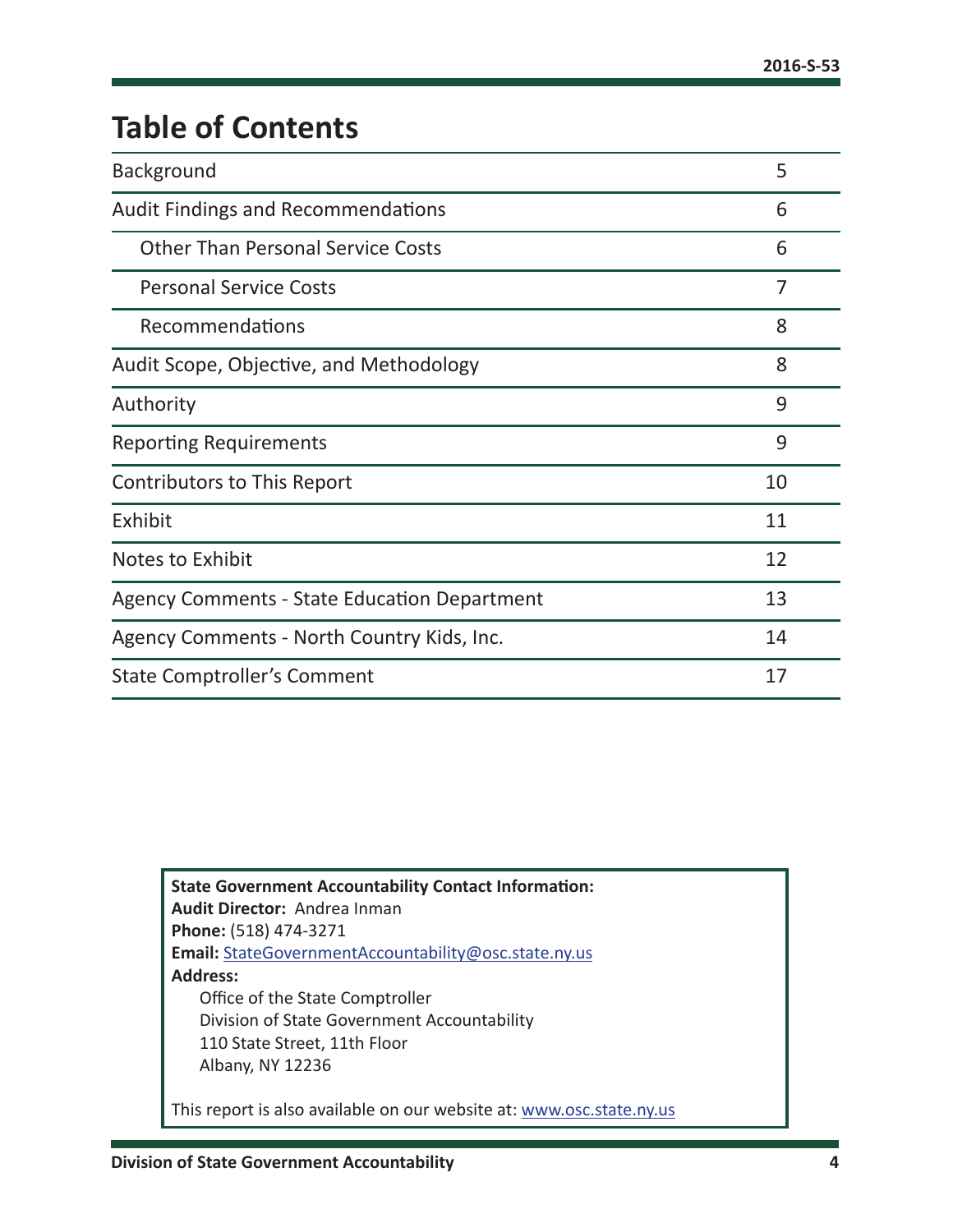# <span id="page-5-0"></span>**Background**

North Country Kids, Inc. (North Country) is a for-profit organization that provides various educational services in Clinton, Essex, and Franklin counties in northern New York. North Country is authorized by the State Education Department (SED) to provide, among other programs, preschool special education services to children with disabilities who are between three and five years of age. During the audit period, North Country provided the following rate-based preschool special education programs to 152 students: Preschool Special Class – over 2.5 hours per day; Preschool Integrated Special Class – over 2.5 hours per day; and Preschool Special Education Itinerant Teacher (SEIT) services (collectively referred to as the Programs).

The counties that use North Country's preschool special education services pay tuition to North Country using reimbursement rates set by SED. The State, in turn, reimburses the counties 59.5 percent of the tuition that counties pay. SED sets the special education tuition rates based on financial information, including costs, reported by North Country on the annual Consolidated Fiscal Reports (CFRs) that it submits to SED. Costs reported on the CFR must comply fully with the guidelines in SED's Reimbursable Cost Manual (RCM) regarding the eligibility of costs and documentation requirements, and must meet the reporting requirements prescribed in the Consolidated Fiscal Reporting and Claiming Manual (CFR Manual). For the two fiscal years ended June 30, 2014, North Country reported about \$2.6 million in reimbursable costs for the Programs on its CFRs.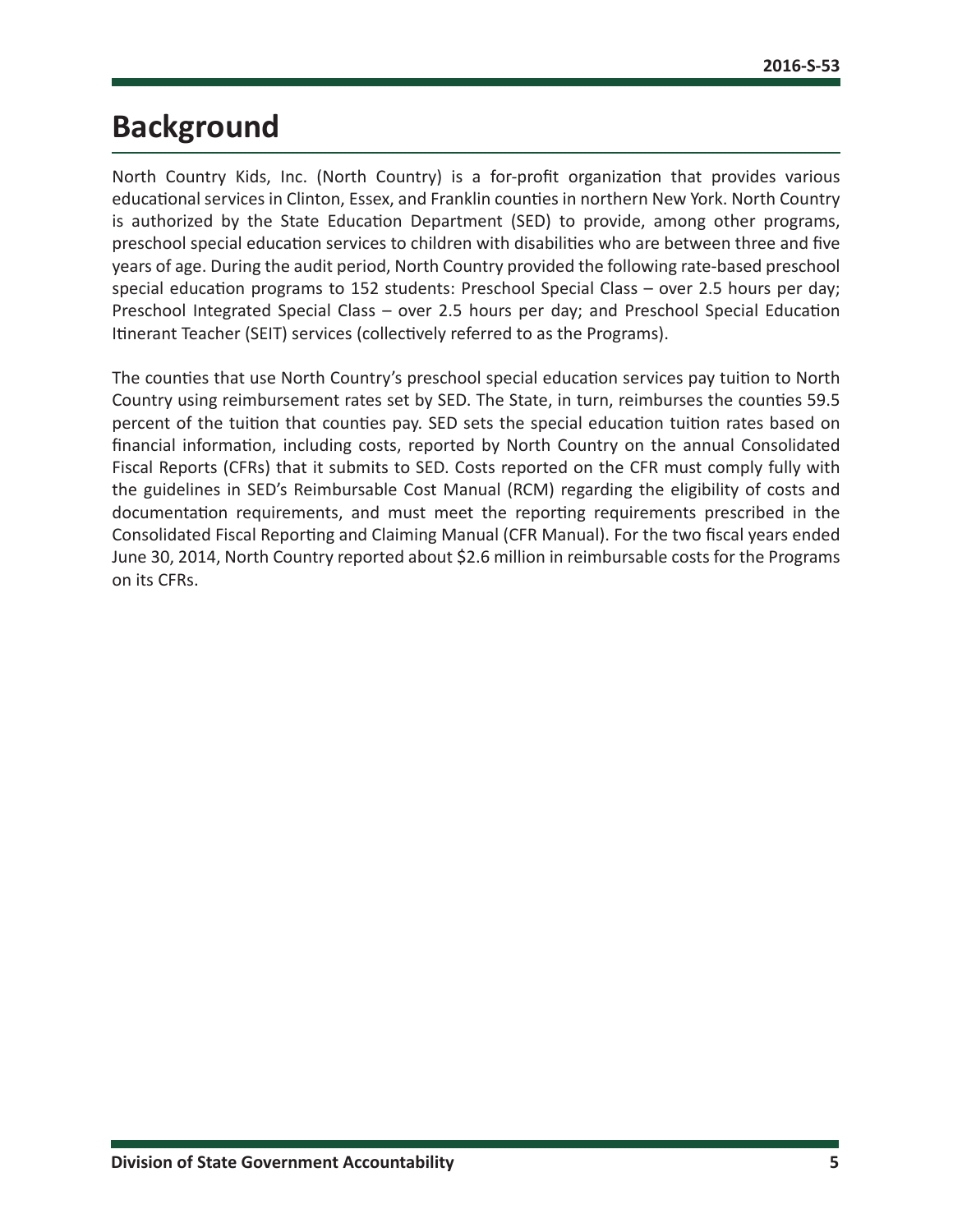# <span id="page-6-0"></span>**Audit Findings and Recommendations**

According to the RCM, costs reported on the CFR are considered for reimbursement if they are reasonable, necessary, directly related to the special education program, and adequately documented. For the two fiscal years ended June 30, 2014, we identified \$79,084 in costs that North Country reported on its CFRs that did not comply with the RCM's requirements for reimbursement. The ineligible costs included \$69,272 in other than personal service (OTPS) costs and \$9,812 in personal service costs. In certain instances, some of the ineligible costs were previously identified by SED, which we noted in the report.

## **Other Than Personal Service Costs**

For the two years ended June 30, 2014, we identified \$69,272 in OTPS costs that were not eligible for reimbursement. The ineligible costs included \$54,694 in less-than-arm's-length (LTAL) building lease expenses that exceeded the owner's actual costs; \$5,791 in non-reimbursable interest expense related to late CFR submissions; \$5,580 in ineligible life insurance expenses; and \$3,207 for other non-reimbursable expenses that included food, gifts, charitable donations, and expenses that lacked sufficient supporting documentation.

## *Lease Costs*

According to the RCM, costs for real property LTAL transactions are reimbursed based on the owner's actual cost or fair market value, whichever is less. For the two years ended June 30, 2014, North Country reported property costs that included \$54,694 in LTAL transactions that exceeded the owner's actual costs. Therefore, the \$54,694 in reported costs were not reimbursable.

North Country leased property from Come Learn with Me (CLWM), a related party. On its 2013- 2014 CFR, North Country reported lease costs paid to CLWM in the amount of \$59,314. However, we determined the owner's actual costs totaled \$42,623, resulting in reported costs that exceeded the owner's actual costs by \$16,691. On its 2012-2013 CFR, North Country reported lease costs paid to CLWM in the amount of \$86,367. However, we determined the owner's actual costs totaled \$48,364, resulting in reported costs that exceeded the owner's actual costs by \$38,003. Together, the non-reimbursable expenses totaled \$54,694 (\$16,691 + \$38,003). SED previously identified a portion of these costs as ineligible for reimbursement.

## *Working Capital Interest*

The CFR Manual requires providers to submit CFRs no later than 120 days after the end of the reporting period, or no later than 150 days after the end of the reporting period with a preapproved 30-day extension request. For July–June filers, such as North Country, the due date is November 1 and the extended due date is December 1. According to the RCM, interest expense on working capital loans is not reimbursable if the CFR is not submitted within 90 days after the appropriate due date.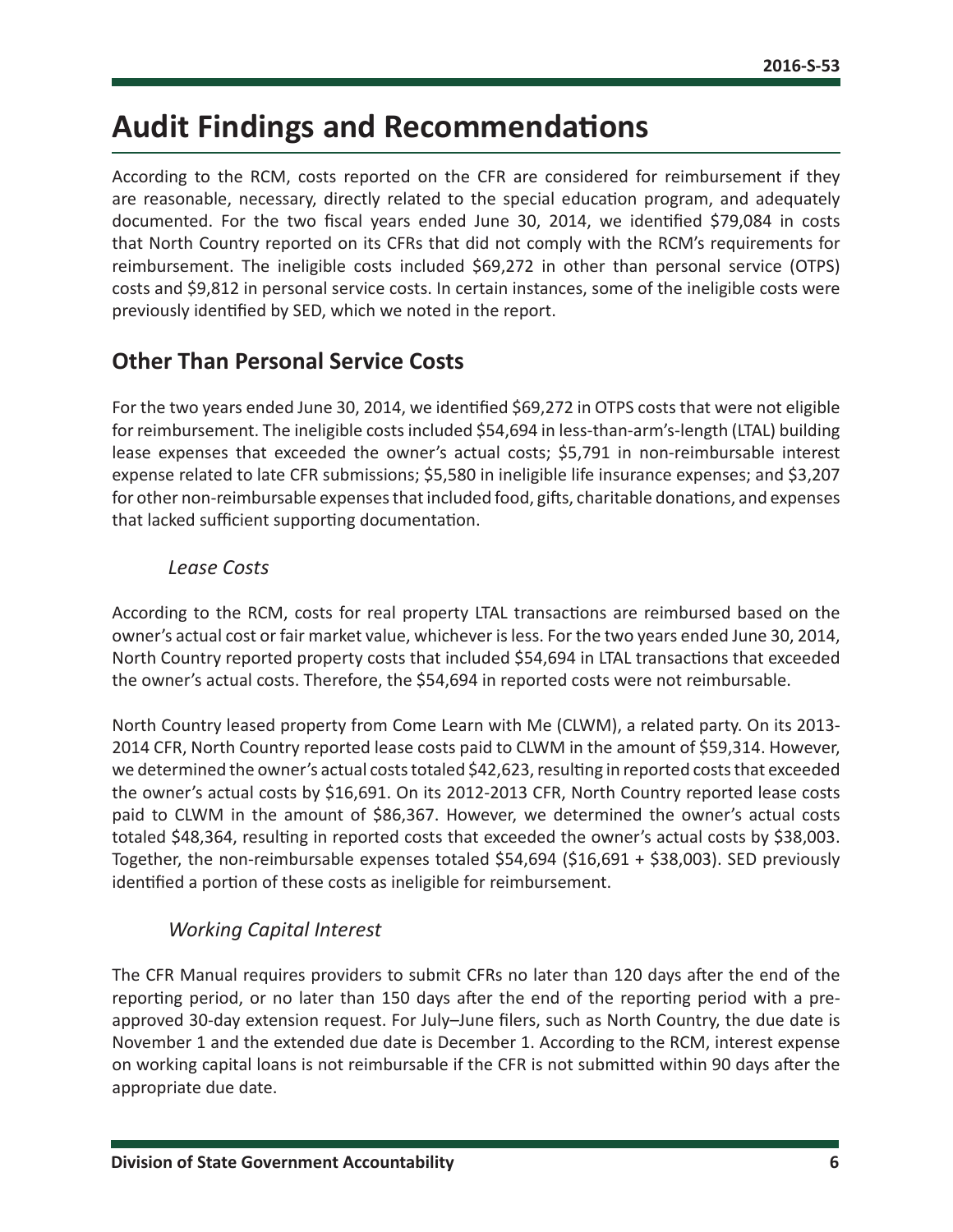<span id="page-7-0"></span>North Country submitted its 2013-2014 CFR on April 10, 2015, which was 160 days after the November 1 due date. For the 2012-2013 program year, North Country requested and received a 30-day extension until December 1. However, North Country submitted the CFR on May 7, 2014, 157 days after the extended due date. In both cases, the CFR was submitted more than 90 days after the appropriate due date. Consequently, we determined \$5,791 in working capital interest was ineligible for reimbursement for the two years ended June 30, 2014. SED previously identified a portion of these costs as ineligible for reimbursement.

## *Ineligible Life Insurance Costs*

According to the RCM, the cost of insurance on the lives of owners, officers, or employees is not reimbursable if the school is identified as a beneficiary on the policy. For the two years ended June 30, 2014, North Country reported \$5,580 in life insurance costs that were ineligible for reimbursement because North Country was listed as the beneficiary.

#### *Other Ineligible Costs*

According to the RCM, costs for gifts, charitable donations, and food are not reimbursable. Also, costs reported on the CFR are considered for reimbursement if they are adequately documented. We identified \$3,207 in costs that were ineligible for reimbursement because they were not in compliance with these RCM requirements. SED previously identified a portion of these costs as ineligible for reimbursement. The ineligible costs included:

- $\bullet$  \$1,171 for gifts;
- \$812 for charitable donations;
- \$696 for food; and
- \$528 for maintenance services that did not have sufficient supporting documentation.

## **Personal Service Costs**

For the two years ended June 30, 2014, we identified \$9,812 in personal service costs that were not eligible for reimbursement. The ineligible costs included \$8,579 in bonuses and \$1,233 in salary and fringe benefits that were directly charged to the SEIT program instead of being allocated among all programs, as required.

#### *Bonuses*

According to the RCM, bonus compensation is restricted to direct care employees and may not exceed three-and-one-half percent of the employee's base salary. North Country reported \$8,579 in non-reimbursable bonuses on its CFRs, as follows: \$8,436 in bonuses (\$7,700 in bonuses and \$736 in associated fringe benefits) for ineligible non-direct care staff and \$143 in bonuses (\$130 in bonuses and \$13 in associated fringe benefits) that exceeded three-and-one-half percent of the base salary of the direct care employees who received them.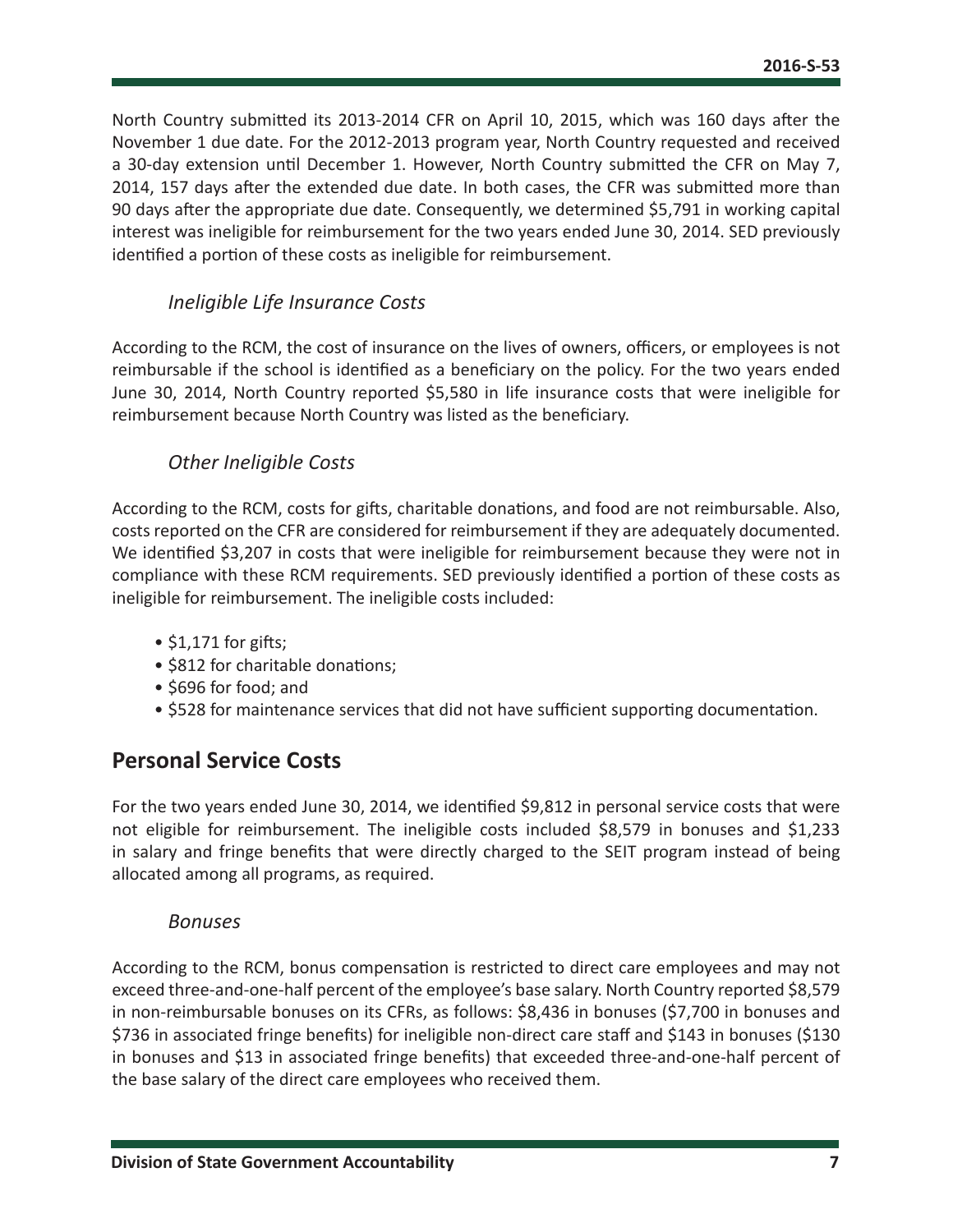## *Allocation of Housekeeping and Maintenance Salaries*

<span id="page-8-0"></span>According to the CFR Manual, costs should be directly charged to the programs they relate to. If costs cannot be directly charged, then providers must use allocation methods that are fair and reasonable. North Country allocated housekeeping and maintenance salary costs directly to each of its programs using a fair and reasonable allocation method, based on the actual space (square footage) used by each program, and assuming the assignments of square footage to programs were appropriate and accurate. However, North Country erroneously assigned square footage to its SEIT program under the methodology, even though that particular program did not have any program-specific space dedicated to it. As a result, North Country reported \$1,233 in excess housekeeping and maintenance salary costs (\$1,024 in salary and \$209 in associated fringe benefits) on its CFR.

## **Recommendations**

#### **To SED**:

- 1. Review the disallowances identified by our audit and, if warranted, make the necessary adjustments to the costs reported on North Country's CFRs and to North Country's tuition reimbursement rates.
- 2. Remind North Country officials of the pertinent SED requirements that relate to the deficiencies we identified.

#### **To North Country:**

3. Ensure that costs reported on annual CFRs fully comply with SED's requirements, and communicate with SED to obtain clarification as needed.

# **Audit Scope, Objective, and Methodology**

We audited the costs that North Country reported on its CFR for the year ended June 30, 2014, and certain costs reported on its CFR for the fiscal year ended June 30, 2013. The objective of our audit was to determine whether the reported costs were allowable, properly calculated, and adequately documented in accordance with applicable SED requirements.

To accomplish our objective and assess internal controls related to our objective, we reviewed the RCM that applied to the years we examined, as well as the CFR Manual and its related appendices. We became familiar with North Country's internal controls as they related to costs it reported on the CFR. We also interviewed personnel to obtain an understanding of the practices for reporting costs on the CFR. We reviewed North Country's CFR for the fiscal year ended June 30, 2014 and relevant financial records for the audit period. We obtained accounting records and supporting information to assess whether certain costs claimed by North Country on the CFR that were considered high risk and reimbursable in limited circumstances, such as LTAL transactions and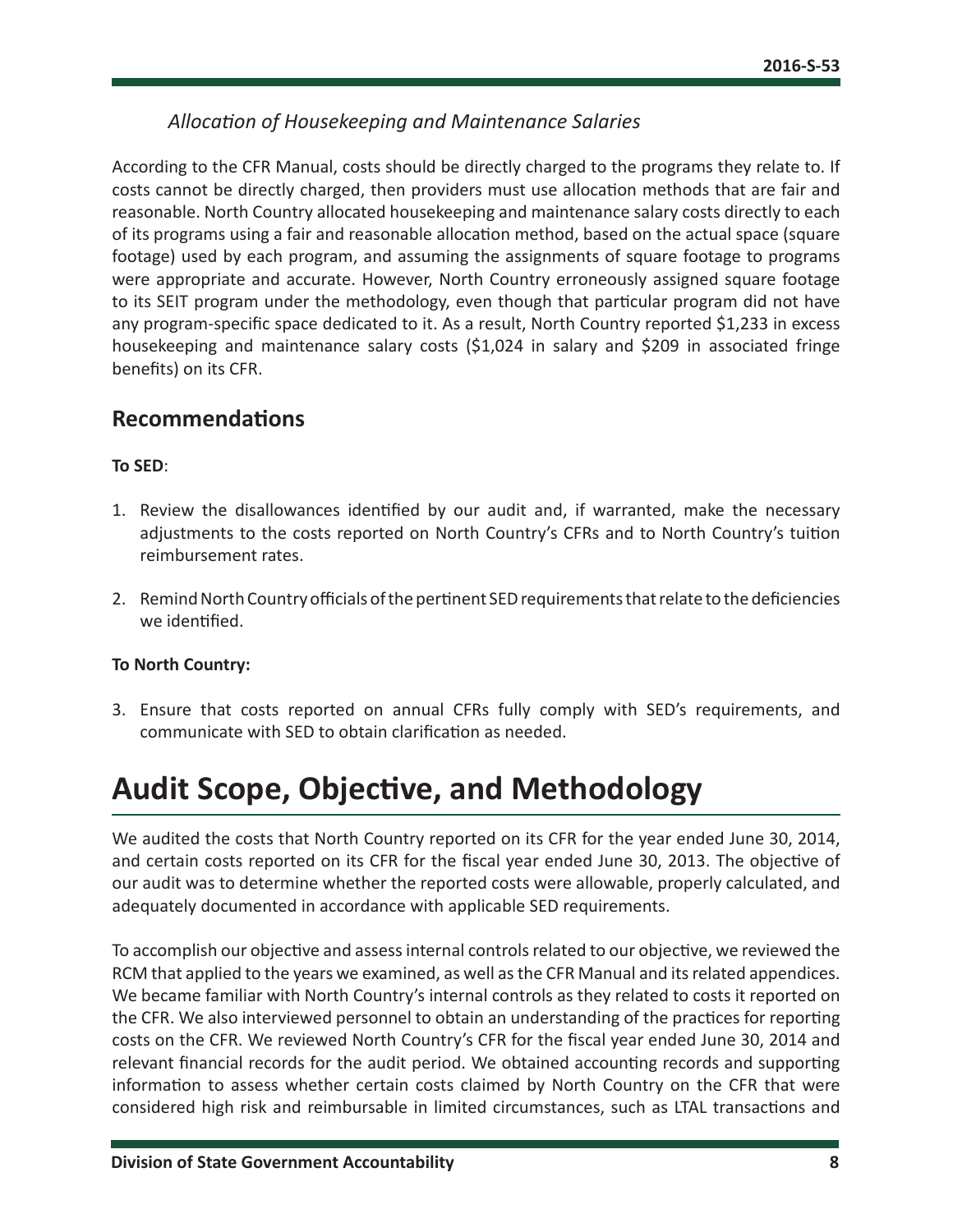<span id="page-9-0"></span>bonuses, were allowable, properly calculated, and adequately documented. Based on exceptions found in our initial review, we expanded our review to include certain costs reported for the fiscal year ended June 30, 2013.

We conducted our performance audit in accordance with generally accepted government auditing standards. Those standards require that we plan and perform the audit to obtain sufficient, appropriate evidence to provide a reasonable basis for our findings and conclusions based on our audit objective. We believe that the evidence obtained provides a reasonable basis for our findings and conclusions based on our audit objective.

In addition to being the State Auditor, the Comptroller performs certain other constitutionally and statutorily mandated duties as the chief fiscal officer of New York State. These include operating the State's accounting system; preparing the State's financial statements; and approving State contracts, refunds, and other payments. In addition, the Comptroller appoints members to certain boards, commissions, and public authorities, some of whom have minority voting rights. These duties may be considered management functions for purposes of evaluating organizational independence under generally accepted government auditing standards. In our opinion, these functions do not affect our ability to conduct independent audits of program performance.

# **Authority**

The audit was performed pursuant to the State Comptroller's authority as set forth in Article V, Section 1 of the State Constitution; Article II, Section 8 of the State Finance Law; and Section 4410-c of the State Education Law.

# **Reporting Requirements**

We provided a draft copy of this report to SED and North Country officials for their review and formal comment. We considered their comments in preparing this report and attached them in their entirety to it. In their responses, SED and North Country officials agreed with the audit recommendations and indicated the actions they will take to address them. Our rejoinder to certain North Country comments that pertain to SED adjustments to LTAL lease transactions is included in the report's State Comptroller's Comment.

Within 90 days of the final release of this report, as required by Section 170 of the Executive Law, the Commissioner of Education shall report to the Governor, the State Comptroller, and the leaders of the Legislature and fiscal committees, advising what steps were taken to implement the recommendations contained herein, and if the recommendations were not implemented, the reasons why.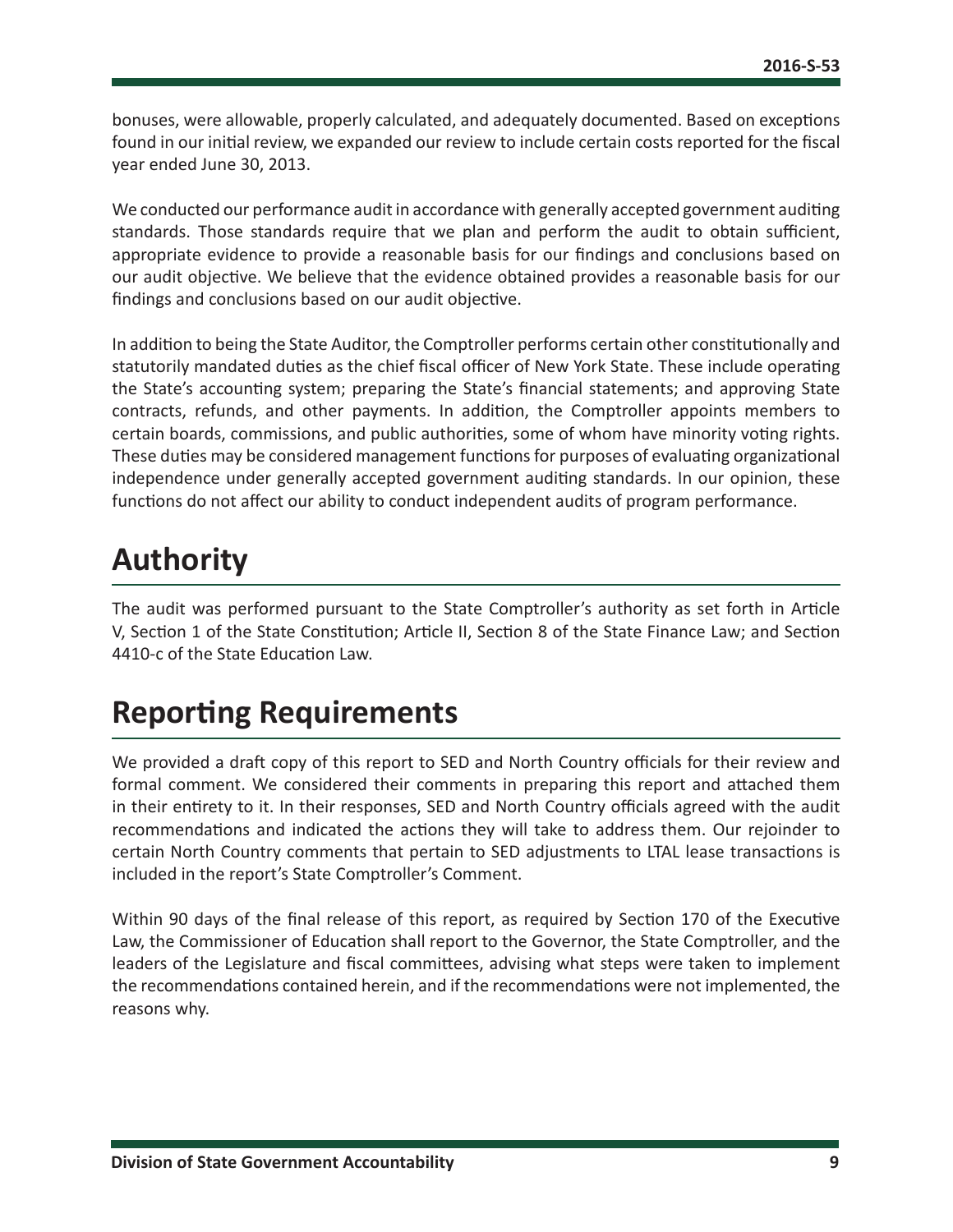# <span id="page-10-0"></span>**Contributors to This Report**

**Andrea Inman**, Audit Director **Ed Durocher**, CIA, Audit Manager **Brian Krawiecki**, Audit Supervisor **Donald Cosgrove**, Examiner-in-Charge **Dylan Spring**, Senior Examiner **Brian Supple**, Staff Examiner

# **Division of State Government Accountability**

Andrew A. SanFilippo, Executive Deputy Comptroller 518-474-4593, [asanfilippo@osc.state.ny.us](mailto:asanfilippo%40osc.state.ny.us%0D?subject=)

> Tina Kim, Deputy Comptroller 518-473-3596, [tkim@osc.state.ny.us](mailto:tkim%40osc.state.ny.us?subject=)

Brian Mason, Assistant Comptroller 518-473-0334, [bmason@osc.state.ny.us](mailto:bmason%40osc.state.ny.us?subject=)

# **Vision**

A team of accountability experts respected for providing information that decision makers value.

## **Mission**

To improve government operations by conducting independent audits, reviews and evaluations of New York State and New York City taxpayer financed programs.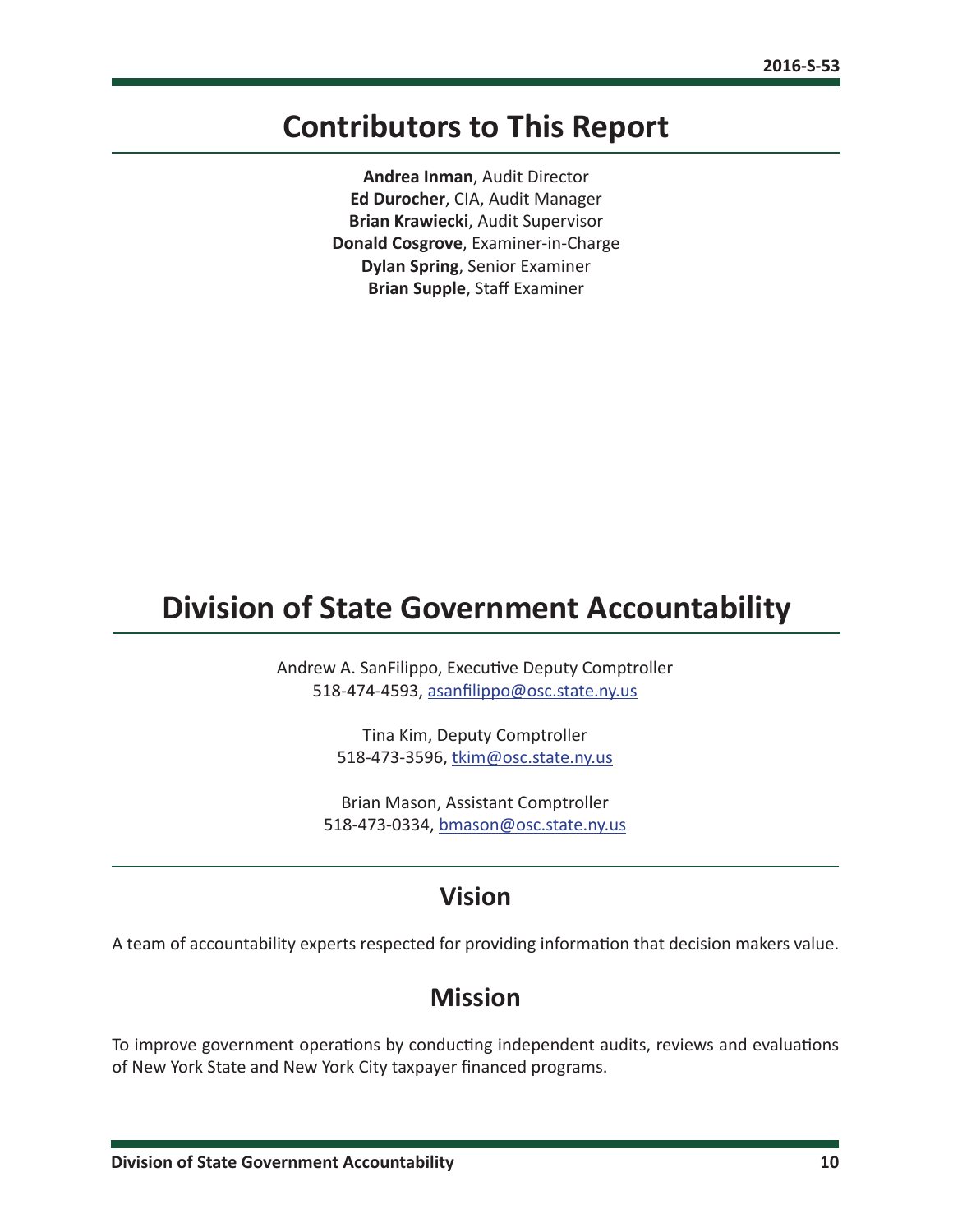## **North Country Kids, Inc. Schedule of Submitted and Disallowed Program Costs for the Two Years Ended June 30, 2014**

<span id="page-11-0"></span>

| <b>Program Costs</b>                | <b>Amount per</b><br><b>CFR</b> | Amount<br><b>Disallowed</b> | <b>Amount</b><br>Remaining | Notes to<br><b>Exhibit</b> |
|-------------------------------------|---------------------------------|-----------------------------|----------------------------|----------------------------|
| <b>Personal Services</b>            | \$2,257,486                     | \$9,812                     | \$2,247,674                | $A-C$                      |
| <b>Other Than Personal Services</b> | 370,027                         | 69,272                      | 300,755                    | D-J                        |
| Total Program Costs                 | \$2,627,513                     | \$79,084                    | \$2,548,429                |                            |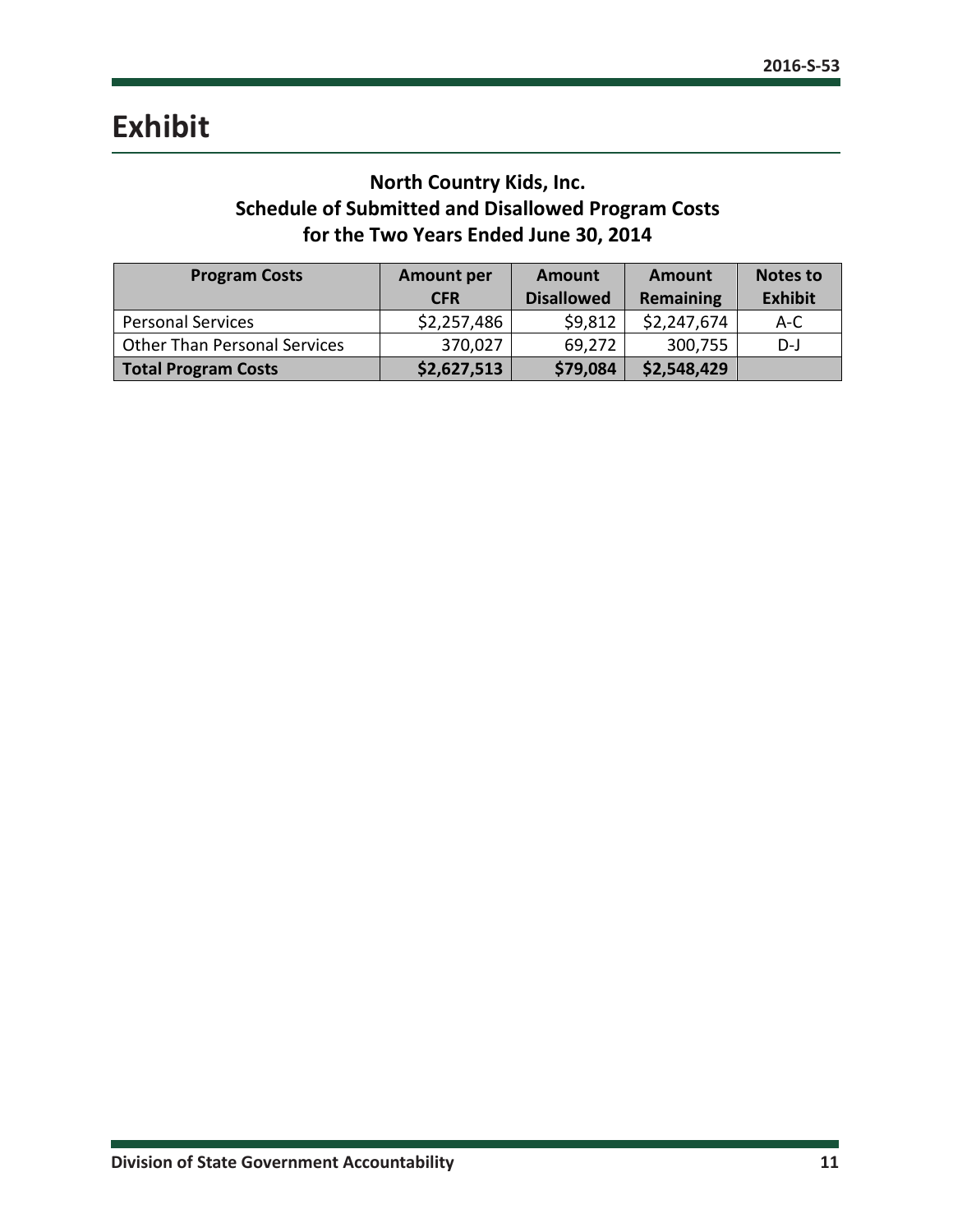# <span id="page-12-0"></span>**Notes to Exhibit**

The following Notes refer to specific sections of the RCM and CFR Manual that we used as a basis for our recommended disallowances. We summarized the applicable sections to explain the basis for each disallowance. We provided the details supporting our recommended disallowances to SED and North Country officials during the course of the audit.

- A. RCM Section II.13.A.(10): A merit award may be reimbursed if it is based on merit, as measured and supported by employee performance evaluations and does not exceed three and a half percent of the base salary of the direct care employee who is receiving the merit award. In addition, merit awards are restricted to direct care titles/employees as defined by the Reimbursable Cost Manual's Appendix A-1 and those in the 100 job code series as defined by the Consolidated Fiscal Report's Appendix R.
- B. RCM Section III.1.M.(1)(i): Any expenditures that cannot be charged directly to a specific program must be allocated across all programs and/or entities benefited by the expenditure. For example, salaries of employees who perform tasks for more than one program and/or entity must be allocated among all programs and/or entities for which they work.
- C. CFR Manual Appendix J: Expenses such as food, transportation, supplies and material, staff travel and training, etc. which cannot be directly charged to a specific program or State Agency must be allocated across all such entities deriving benefits.
- D. RCM Section I.4.F.(7): All LTAL transactions will be reimbursed using actual documented costs of the owner or vendor. Invoices presented to the approved special education provider by the LTAL party do not constitute "actual costs." Actual costs are those the LTAL party incurs and it is expected upon audit or review, that the LTAL party will produce evidence of its costs.
- E. RCM Section II.28.D.(3): Working capital interest will be reimbursed on a prorated basis if submitted within 90 days of the respective CFR due date. Otherwise, it is non-reimbursable.
- F. RCM Section II.27.C: Costs of insurance on the lives of owners, officers or employees when the entity is identified as the beneficiary are not reimbursable. Costs to insure against the loss of key personnel are not reimbursable.
- G. RCM Section II.22.C: Costs of food provided to any staff, including lunchroom monitors, are not reimbursable.
- H. RCM Section II.24: Gifts of any kind are non-reimbursable.
- I. RCM Section II.16: Political and charitable contributions and donations made by the program are not reimbursable.
- J. RCM Section II: Costs are considered for reimbursement if they are reasonable, necessary, directly related to the special education program, and adequately documented.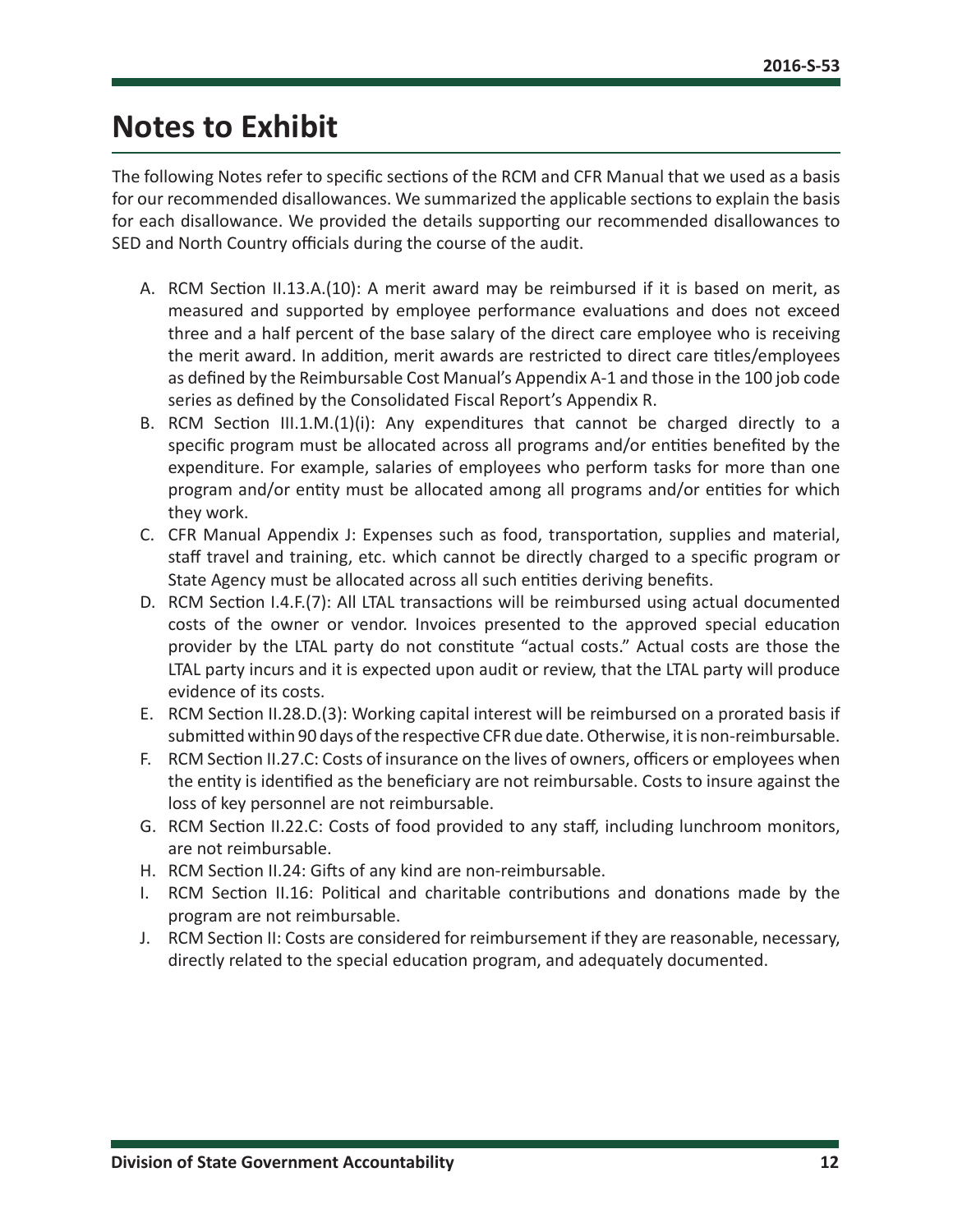# <span id="page-13-0"></span>**Agency Comments - State Education Department**



THE STATE EDUCATION DEPARTMENT / THE UNIVERSITY OF THE STATE OF NEW YORK / ALBANY, NY 12234

DEPUTY COMMISSIONER Office of Performance Improvement and Management Services 0: 518.473-4706 F: 518.474-5392

March 31, 2017

Ms. Andrea Inman **Audit Director** Office of the State Comptroller Division of State Government Accountability 110 State Street –  $11<sup>th</sup>$  Floor Albany, NY 12236

Dear Ms. Inman:

The following is the New York State Education Department's (Department) response to the draft audit report, 2016-S-53, Compliance with the Reimbursable Cost Manual: North Country Kids, Inc. (North Country).

Recommendation 1: Review the disallowances identified by our audit and, if warranted, make the necessary adjustments to the costs reported on North Country's CFRs and to North Country's tuition reimbursement rates.

We agree with this recommendation. SED will review the recommended disallowances as noted in the report and adjust the reported costs to recover any overpayments, as appropriate, by recalculating tuition rates.

Recommendation 2: Remind North Country officials of the pertinent SED requirements that relate to the deficiencies we identified.

We agree with this recommendation. SED will continue to provide technical assistance whenever requested and will strongly recommend the North Country officials take advantage of our availability to help them better understand the standards for reimbursement as presented in Regulation and the Reimbursable Cost Manual (RCM). Furthermore, Consolidated Fiscal Report (CFR) training is available online on SED's webpage. SED recommends that all individuals signing the CFR certification statements, namely Executive Directors and Certified Public Accountants, complete this training. At the direction of the Board of Regents, the Department intends to require that this training be mandatory and will require individuals to verify that they have completed the training.

If you have any questions regarding this response, please contact Suzanne Bolling, Director of Special Education Fiscal Services at 518/474-3227.

Sincerely, oth Villians

Sharon Cates-Williams

 $C$ :

Christopher Suriano Suzanne Bolling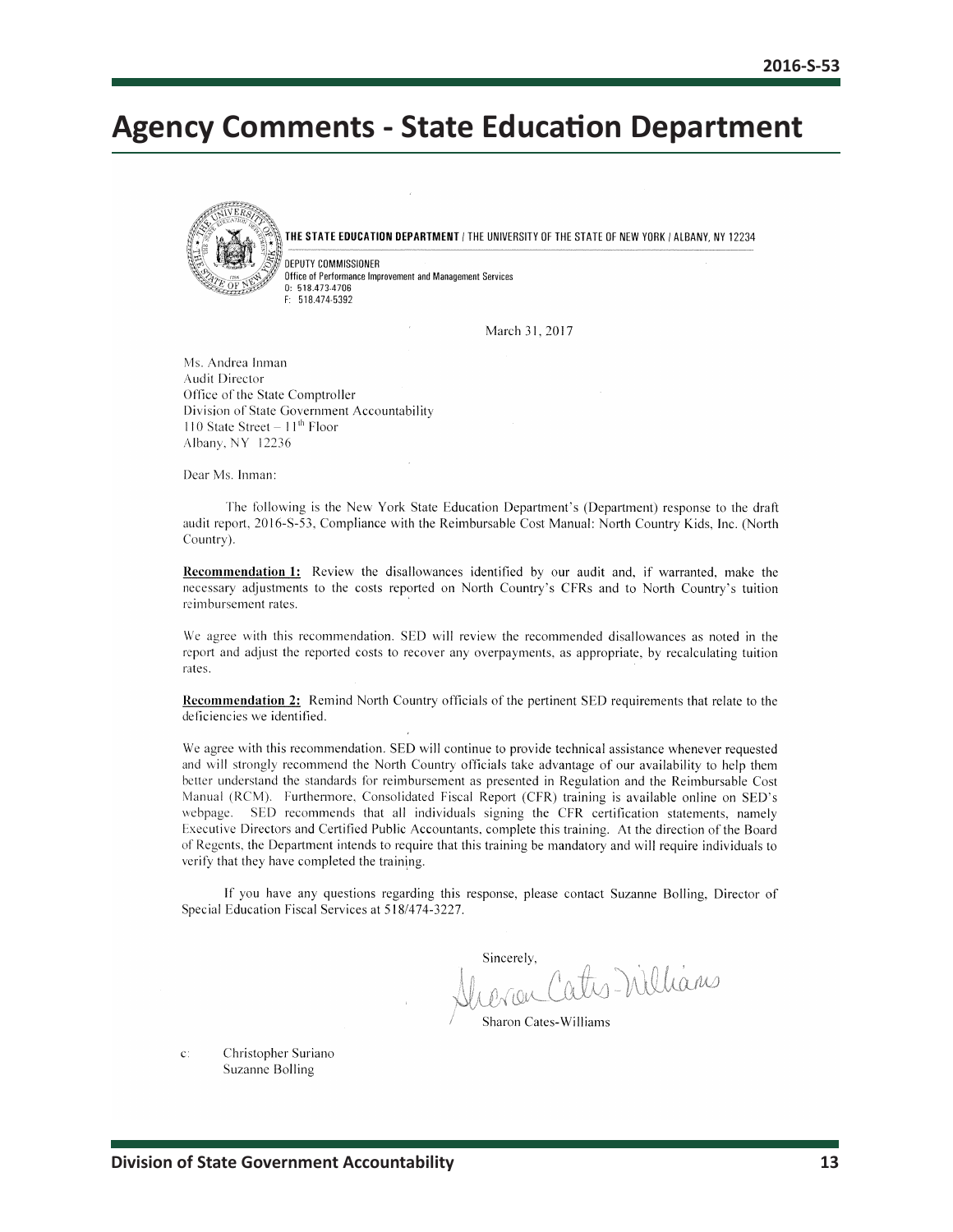# <span id="page-14-0"></span>**Agency Comments - North Country Kids, Inc.**

**North Country Kids, Inc. 22 New York Road Plattsburgh NY, 12903 518-561-3803**

March 29, 2017

Ms. Andrea Inman Audit Director NYS Office of the State Comptroller 110 State Street, 11<sup>th</sup> Floor Albany, NY 12236

Re: North Country Kids, Inc. Audit 2016-S-53

Dear Ms. Inman:

Please accept this as the response from North Country Kids, Inc. in reference to the draft audit report of our Consolidated Fiscal Reports ("CFR") for the two years ended June 30, 2014. We would like to take the opportunity thank the NYS Office of the State Comptroller ("OSC") for the professionalism extended to our agency through the audit.

In each of the findings we have indicated a response which explains our position.

#### Other than Personal Service Costs

#### **Lease Costs**

OSC Finding: The OSC non-reimbursable costs included in the audit report totaled \$54,694 for lease payments related to less-than-arm's-length (LTAL) transactions for the two years ended June 30, 2014.

Agency Response: The building was first purchased in 2012. We inquired with a local realtor, at that time, to evaluate the property and provide fair market rental prices in order to prepare a fair and equitable lease to North County Kids. The lease agreement was submitted to the New York State Education Department for approval. During our approval process and the review of these leases, it was not brought to our attention that the rent could not exceed our expenses. North Country Kids now understands that costs incurred in LTAL lease of real property transactions shall be reimbursed based on owner's actual cost or fair market value, whichever is less. The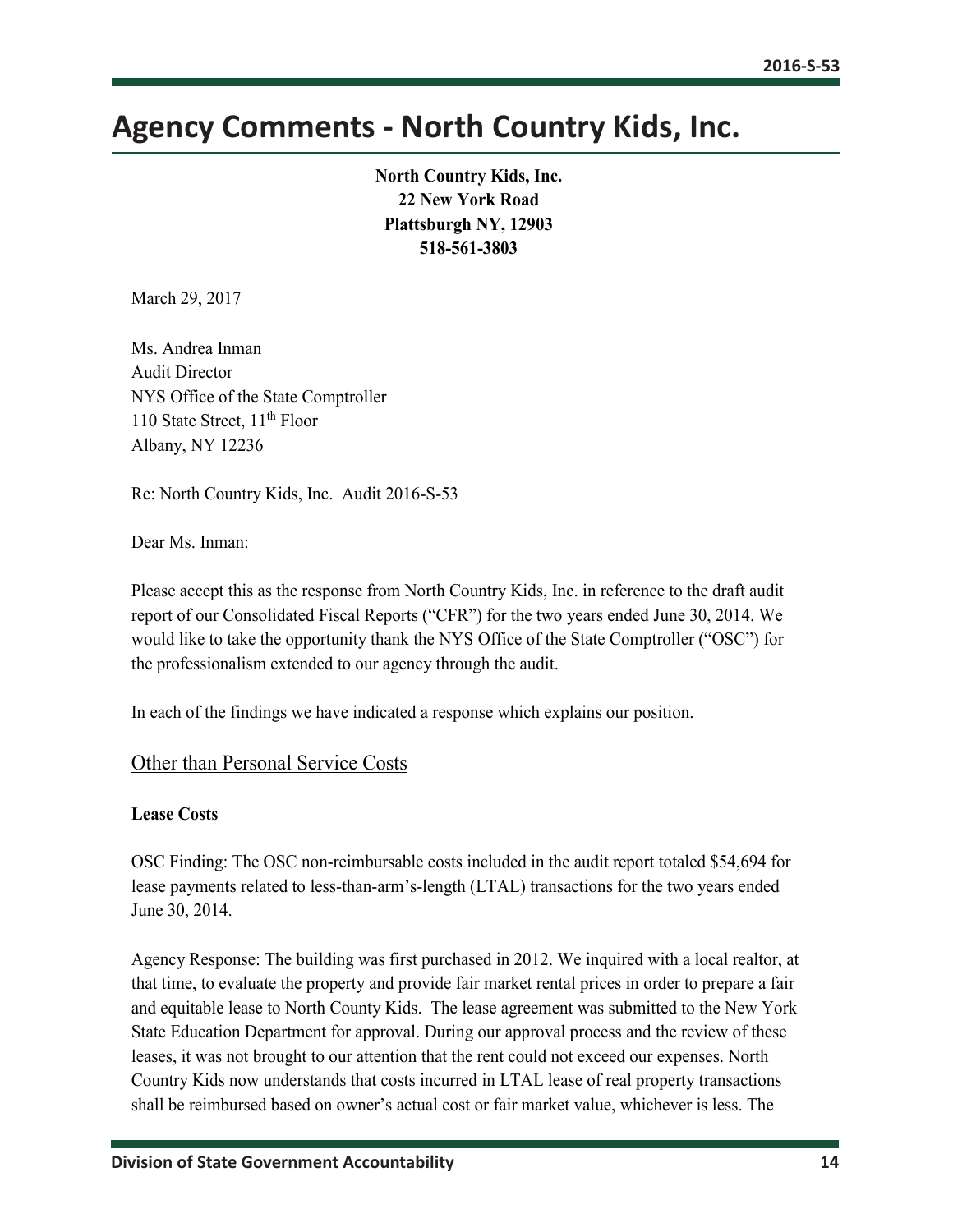Ms. Andrea Inman Page 2 March 29, 2017

OSC noted in the report that this cost was previously adjusted in our tuition rate reconciliations by the State Education Department (SED) for the above years and therefore there is no further adjustment required. This has been corrected in future reporting years.



#### **Working Capital Interest**

OSC Finding: OSC determined that \$5,791 in working capital interest for the two years ended June 30, 2014 were ineligible.

Agency Response: North Country Kids understands that interest expense on working capital loans is non-reimbursable if the CFR was not submitted within 90 days after the appropriate due date. There were uncontrollable circumstances which contributed to the lateness of our CFR reports. Due to our geographic location, it remains difficult to find qualified independent CPA firms to audit our financial statements and CFR reports in the CFR timeline. This is primarily due to School District deadlines which are given priority. Our payroll recording in the general ledger is on a one month lag delaying the closing of our books. In addition, the determination of our tuition rates to be promulgated by SED has been delayed in previous years. This impacts our ability to close our financial statements.

#### **Ineligible Life Insurance Costs**

OSC Finding: OSC determined that \$5,580 in life insurance costs for the two years ended June 30, 2014 were ineligible.

Agency Response: North Country Kids understands that the reported cost of \$5,580 insurance on the lives of owners/officer or employees when the entity, if identified as the beneficiary, are not reimbursable. North Country Kids is in agreement that this item is ineligible for reimbursement.

\*See State Comptroller's Comment, page 17.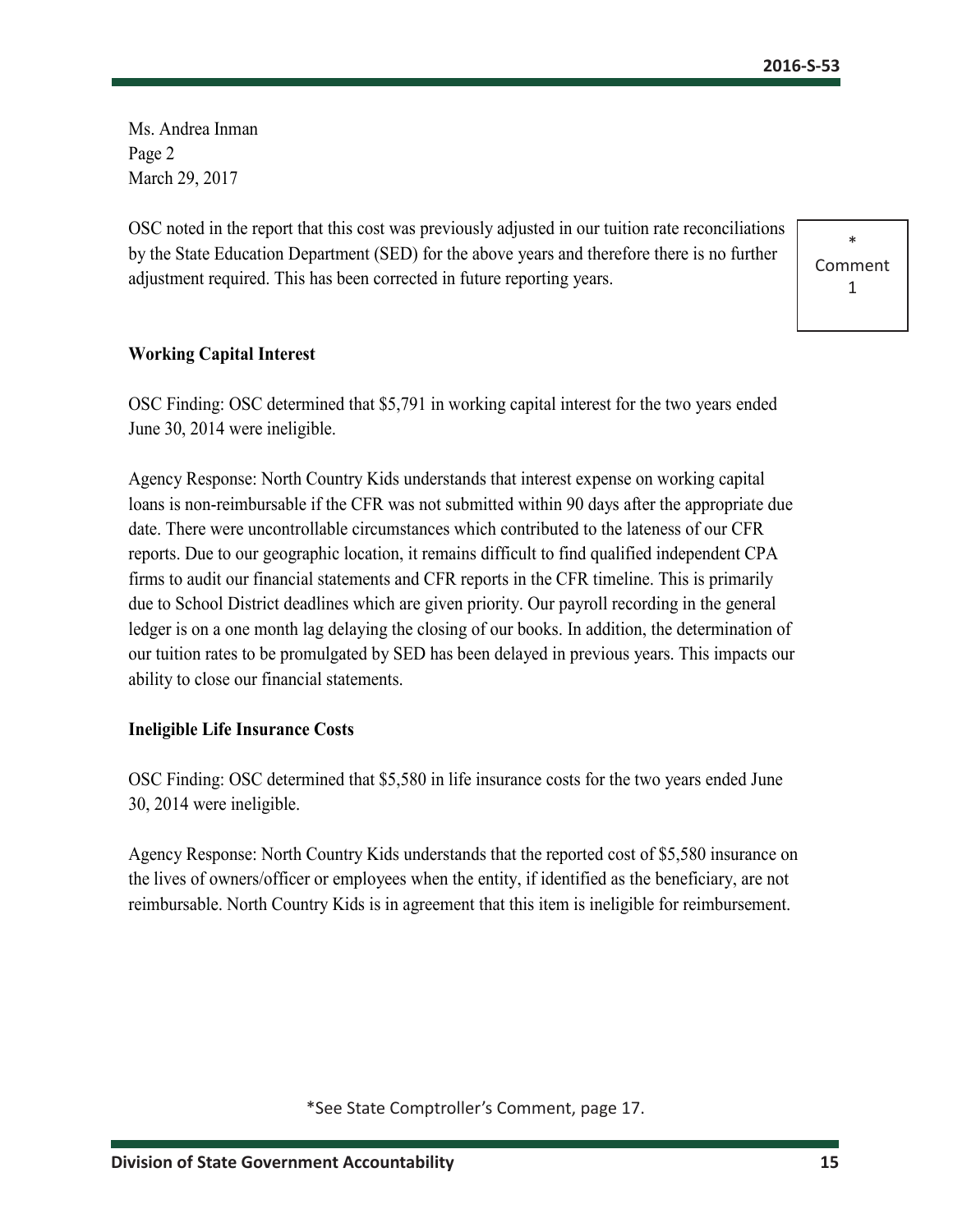Ms. Andrea Inman Page 3 March 29, 2017

#### **Other Ineligible Costs**

OSC Finding: OSC determined that \$3,207 of costs deemed ineligible for reimbursement.

Agency Response: North Country Kids reported \$1,171 which was given as a Christmas bonus for purposes of improving staff retention, \$812 was for charitable donations and \$696 for food purchases. The \$528 was in payment of a maintenance contract which did not have a detailed invoice. OSC indicated that SED previously identified a portion of the costs as ineligible for reimbursement. North Country Kids is in agreement that these items are ineligible for reimbursement.

## Personal Service Costs

#### **Bonuses**

OSC Finding: The OSC determined that bonuses of \$8,579 were ineligible for reimbursement. The ineligible costs included \$143 in direct care employee bonuses exceeding 3.5% and \$8,436 in non-direct care staff bonuses.

Agency Response: North Country Kids is in agreement that these costs are ineligible for reimbursement.

#### **Allocation of Housekeeping and Maintenance Salaries**

OSC Finding: The OSC determined that \$1,233 in excess expenses were reported on the CFR.

Agency Response: North Country Kids is in agreement that \$1,233 for housekeeping and maintenance salary and fringe benefits would have been more appropriately reported as administrative costs on CFR-3

Thank you for the consideration in review of our response. Please contact us directly with any further questions.

Sincerely,

Stephanie Girard School Administrator, North Country Kids, Inc.